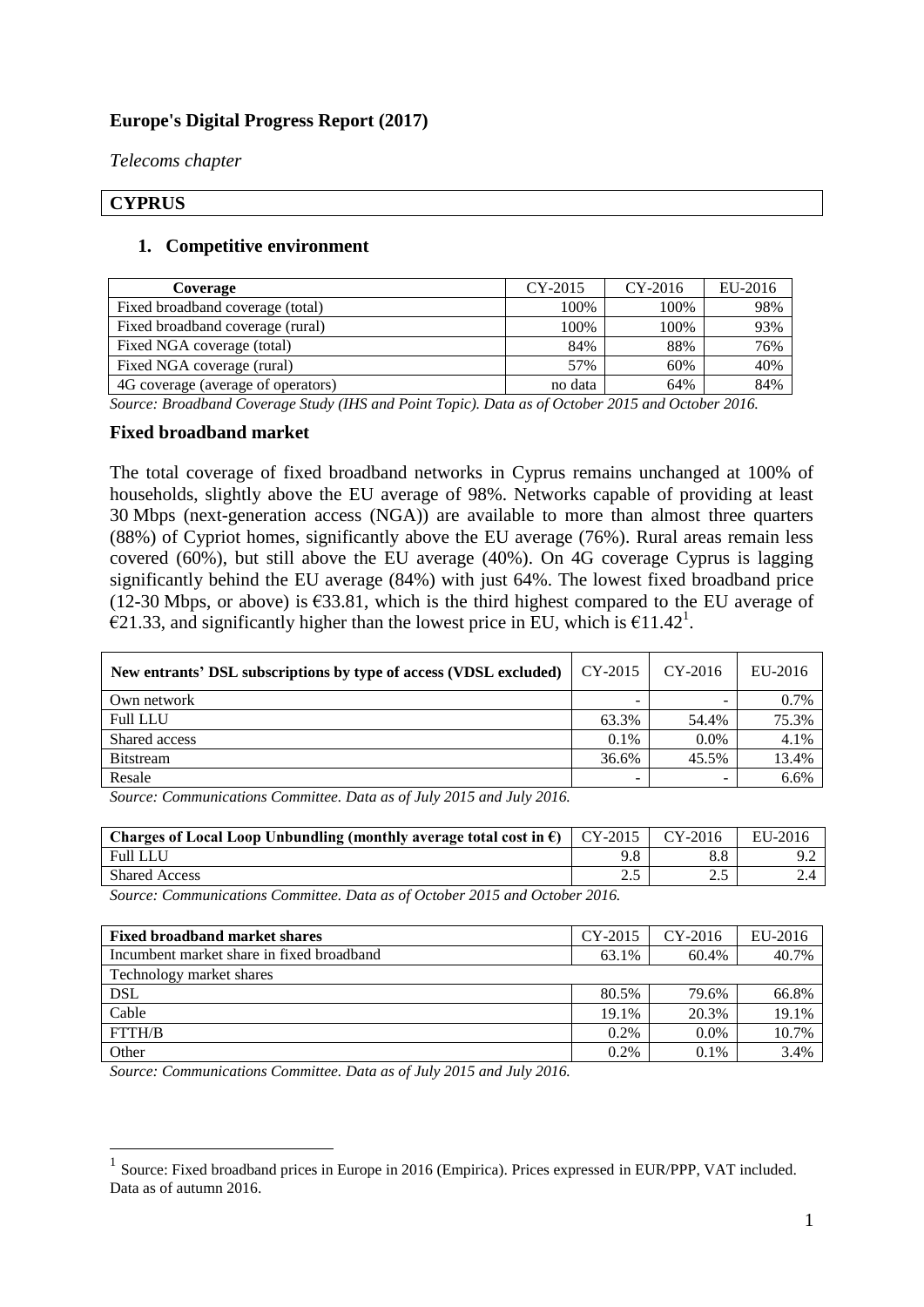Despite a gradual decrease in its market share during the last few years, Cyta, a state-owned company, still dominates the market.

#### **Mobile market**

| Mobile market                           | $CY-2015$    | $CY-2016$ | EU-2016 |
|-----------------------------------------|--------------|-----------|---------|
| Market share of market leader           | 63%          | 58%       | 34%     |
| Market share of second largest operator | 32%          | 34%       | 28%     |
| Number of MNOs                          | $\mathbf{r}$ |           |         |
| Number of MVNOs                         |              |           |         |
| Market share of MVNO (SIM cards)        | 1%           | 1%        |         |

*Source: Communications Committee. Data as of October 2015 and October 2016.*

| Mobile broadband prices                                                       | $CY-2015$ | CY-2016 | EU-2016 |
|-------------------------------------------------------------------------------|-----------|---------|---------|
| Least expensive offer for handset $(1 \text{ GB} + 300 \text{ calls basket})$ |           | 36      |         |
| Least expensive offer for tablet and laptop (5 GB basket)                     | 44        |         |         |

*Source: Mobile Broadband Price Study (Van Dijk). Prices expressed in EUR/PPP, VAT included. Data as of February 2015 and February 2016.*

According to the Mobile Broadband Price Study (Van Dijk) from 2016, packages including mobile broadband on handsets in Cyprus are 15% more expensive than the EU-28 average. However, this difference has significantly decreased over the last year. Prices for mobile broadband on laptops and tablets are more stable and in line with the EU-28 averages. In Cyprus, prices for handset packages including mobile broadband went down by 16% between 2015 and 2016 (compared to an average price decrease of -7% in the EU-28).

On fixed broadband, subscription price (the third highest in the EU) remains relatively high, even if the price has gone down since last year. An individual subscribing to a broadband connection must spend on average 2.4% of his income, whereas the EU average is only 1.2%<sup>2</sup>. This could be one of the reasons for the low take-up of fixed broadband in Cyprus, along with the relatively low levels of digital skills and lack of consumer interest due to social factors.

### **2. Measures supporting deployment and investments in high-speed networks**

| <b>Harmonised band</b> | MHz of spectrum assigned $3$ | % of the harmonised spectrum assigned |
|------------------------|------------------------------|---------------------------------------|
| <b>700 MHz</b>         | $\theta$                     | $\Omega$                              |
| <b>800 MHz</b>         | 40                           | 100                                   |
| 900 MHz                | 70                           | 100                                   |
| 1500 MHz               | $\theta$                     | $\Omega$                              |
| 1800 MHz               | 150                          | 100                                   |
| 2000 MHz paired        | 90                           | 75                                    |

#### **a. Spectrum**

<u>.</u>

<sup>&</sup>lt;sup>2</sup> Source: Communications Committee. Data as of July 2015 and July 2016.

 $3$  Including guard bands.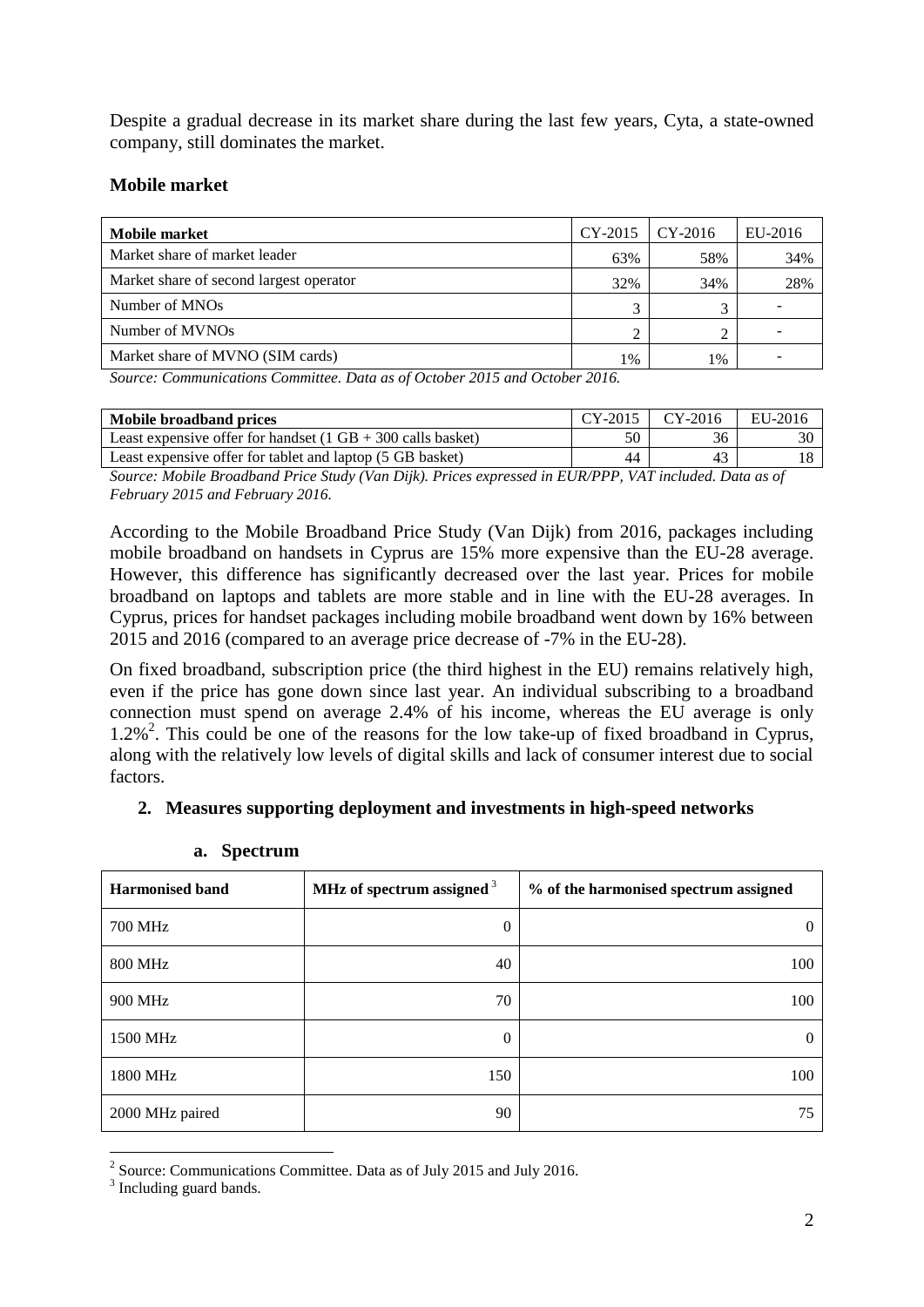| 2600 MHz      | 165 | 86.8 |
|---------------|-----|------|
| 3400-3600 MHz | 0   | 0    |
| 3600-3800 MHz | 0   | 0    |

Overall, Cyprus has assigned 49% of the overall harmonised spectrum for broadband, compared to  $68\%$  EU-wide<sup>4</sup>. The main reasons for the low percentage of assigned spectrum are interference problems with the areas not under the control of the government of the Republic of Cyprus, combined with the lack of commercial interest for some frequency bands, partially due to the small nature of the market.

On the authorisation of the 800 MHz band, Cyprus was granted a derogation under Article 6(4) of the Radio Spectrum Policy Programme until 31 December 2015, or until the spectrum issues encountered in the band were effectively resolved, whichever occurred first. This derogation was extended until 31 December 2016, or until the authorisation was completed.

At the beginning of 2016, Cyprus launched a competitive procedure to assign radio frequency rights of use in the 800 and 2600 MHz bands. The available spectrum, to be granted through a multi-round ascending auction, concerned three licences, each comprising  $2x10$  MHz in the 800 MHz band and 2x20 MHz FDD (Frequency Division Duplex) and 1x15 MHz TDD (Time Division Duplex). The coverage obligation may be fulfilled with spectrum in other bands. The reserve price was set at  $65$  million. The competitive procedure resulted in the award of two rights of use for radio frequency in the 800 and 2600 MHz bands for 4G broadband network deployment, with speeds of at least 30 Mbps, covering 50% of the territory of the Republic of Cyprus by the end of 2018 and 75% by the end of 2020. Due to interference problems in the remaining channels the third licence has not been issued.

Cyprus is currently carrying out an internal study and consulting all stakeholders as part of its plans to reallocate the 700 MHz band to wireless broadband (WBB). Firstly, Cyprus's request to the ITU for new assignments through the procedures described in the GE06 Plan (Frequency Assignment Plans) has been processed. Secondly, once registration of the new assignments below the 700 MHz band is effective, the existing DVBT (Digital Video Broadcasting-Terrestrial) transmissions in the 700 MHz band will cease and the band will be freed for WBB applications.

# **b. EU and national investments in broadband**

The Cypriot 2012 'digital strategy' sets targets in line with the Digital Agenda for Europe, specifically: 100% coverage at 30 Mbps by 2020; 50% take-up rate for 100 Mbps.

The strategy is divided into six objectives. It also envisages developing future-proof network infrastructure, promoting the digitisation of public services, increasing digital literacy, fostering the digital economy and using ICT for the environment.

Cyprus has a market-based approach as far as infrastructures are concerned; public investment is also planned for NGA network deployment in specific geographical areas. The plan is for EU funds of  $E19$  million under the 'Competitiveness and sustainable development Operational Programme' to be combined with  $\epsilon$ 3.35 million of national funds in order to fund ultra-highspeed broadband networks.

<sup>1</sup> <sup>4</sup> A new frequency band was added in 2017, so the total EU harmonised band is larger.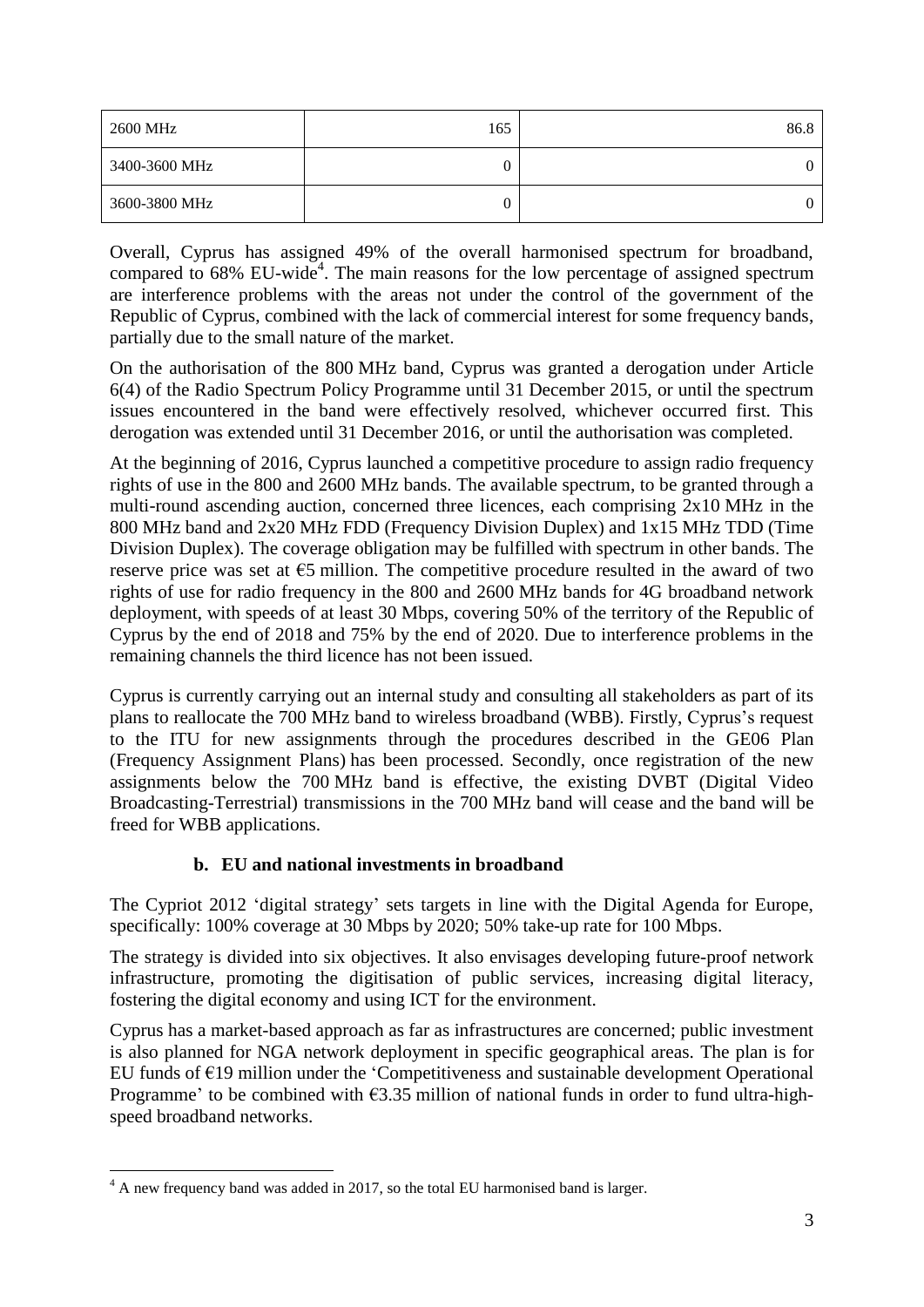In 2016, the funds programming was changed and streamlined to better suit needs and guarantee optimal absorption of EU funds: the 'Deployment of NGA network to provide ultra-high speed (at least 100Mbps) in Cyprus (FTTH)' project was replaced by three projects worth a total of  $E22$  million, to be financed by EU structural and investment funds (ESIFs) under the 2014-2020 'Sustainable Development and Competitiveness' Operational Programme.

Fixed basic broadband coverage in Cyprus has reached 100%, including in rural areas, and is above the EU average. As price levels are relatively high, it is improbable that end customers would be willing to pay a premium for higher bandwidths. Current measures such as tax deductions were not sufficient to substantially increase take-up rates. Further transparency and regulatory measures may help to decrease prices. Public investment therefore might be needed to incentivise upgrades in existing networks or even deploy technologies with higher capabilities than the existing  $x$ DSL solutions<sup>5</sup>. The infrastructure-mapping tool made available by the national regulatory authority (NRA) in 2016 is an appropriate solution for achieving better transparency over existing infrastructures and coverage.

Cyprus needs action to increase digital awareness and interest in broadband, as socioeconomic indicators show that a substantial part of the population cannot or does not want to use digital services. Free wireless local area network, (WLAN) in public institutions is a step in the right direction. Mention should also be made of the recently launched digital awareness-raising initiatives in education (mandatory for pupils in all grades) and in lifelong training (for the military and unemployed people). However, steps still need to be taken steps to further increase digital inclusion in order to bridge the digital divide.

There was no Cypriot project shortlisted for technical assistance as part of the 'Connected Community' platform. Two broadband projects still at an early stage were submitted in 2016 to the European Investment Project Portal, EIAH. The first project sought support and technical assistance through the European Fund for Strategic Investments for the deployment of fast and ultra-fast broadband networks, both fixed and mobile, in remote villages and rural areas in order to bridge the digital divide. The second project is a study funded by the European Investment Bank assessing the status of the international sub-marine cable network connecting Cyprus with Europe, the Middle East and Africa. The two projects are to be reassessed at a later stage when they are more mature.

# **c. State of transposition of the Broadband Cost Reduction Directive**

Following the expiry of the deadline for transposing the Broadband Cost Reduction Directive on 1 January 2016, the Commission opened infringement proceedings against Cyprus for failure to notify the Commission of the transposition measures it had taken. In order to transpose the Directive, Cyprus adopted the Regulation of Electronic Communications and Postal Services (Amendment) Law of 2016 (104(Ι)/2016), which was published in the Cyprus Government Gazette on 14 October 2016. The Office of Electronic Communications & Postal Regulations (OCECPR) has been designed as dispute settlement body.

## **3. Regulatory function**

1

In 2016 the Commission registered two notifications from Cyprus concerning markets 3a and 3b of the 2014 Recommendation on relevant markets. All market analysis for regulated markets, for which it had been more than three years since the previous analysis had expired,

<sup>&</sup>lt;sup>5</sup>Source: AteneKom Study 'NBP in EU', 2016.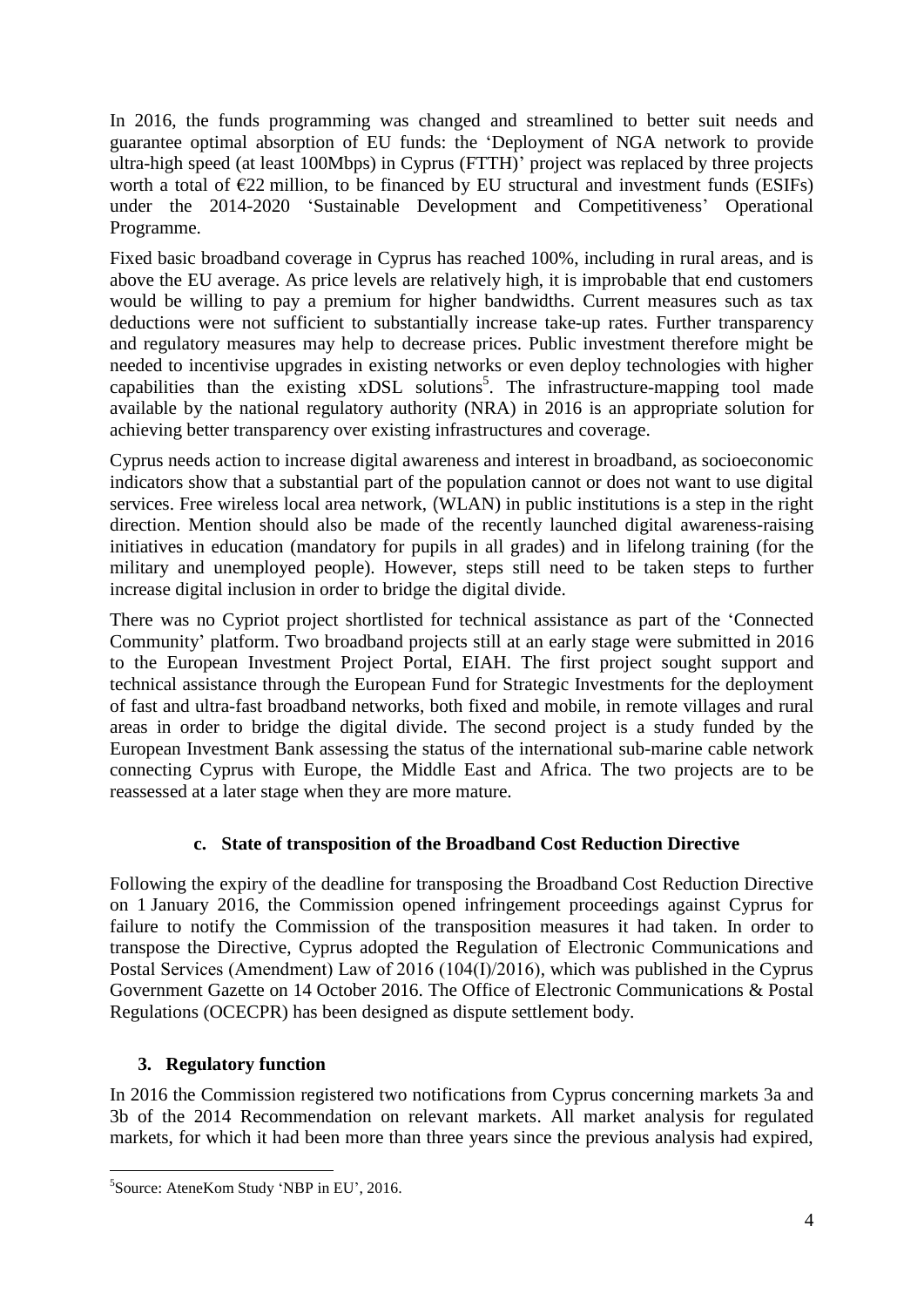have been timely provided. Only seven markets are still entirely regulated in Cyprus, namely markets 1, 2, 3a, 3b and 4 from the 2014 Recommendation and markets 14 and 15 from the 2003 Recommendation.

In 2016 the fixed termination rates cap was  $\epsilon$ 0.1033 per minute whereas the mobile termination rates (MTR) cap was  $\epsilon$ 0.0010112 per minute<sup>6</sup>, compared with EU-28 average of €0.0010435 per minute. In order to comply with the 2009 Termination Rates Recommendation for both fixed and mobile termination rates, the Cypriot authorities are working on a new BULRIC costing model using a bottom-up approach, which hopefully will be adopted at the beginning of 2017 and applied to all markets that are still regulated. Once the results of the model are available MTRs will be reviewed accordingly.

Currently MTRs are regulated based on the average termination rate in the EU countries that have implemented pure BULRIC models. The rate imposed is  $\epsilon$ 0.99 per minute for mobile network operators Cyta and MTN and for mobile virtual network operator Cablenet. For the mobile network operator Primetel, which recently acquired spectrum rights, a glide path has been imposed. The glide path goes from 40% above the regulated rate for 2016 to 20% above the regulated rate for 2017 before converging with the regulated rate in 2018.

The presence of a cable operator on the market in urban areas is intensifying infrastructure competition and forcing the incumbent operator to develop a fibre access network fibre to the home Gigabit PON (FTTH-GPON). It is assumed that in rural areas the incumbent will make the most of the available copper access network, using vectoring and/or bonding techniques. This prospect was noted in the OCECPR's end-of-2016 market analysis.

#### **4. Consumer issues**

| Number portability |                                                                     | 2015           | 2016   |
|--------------------|---------------------------------------------------------------------|----------------|--------|
| Fixed              | Number of transactions [1]                                          | 9,781          | 9,513  |
|                    | % of total numbers [1]                                              | 3.0%           | 3.2%   |
|                    | Maximum wholesale price [2]                                         | 17             | 17     |
|                    | Maximum time under regulation<br>(number of working days) [2]       | $\overline{4}$ | 4      |
| Mobile             | Number of transactions [1]                                          | 34,584         | 34,916 |
|                    | % of total numbers [1]                                              | 3.1%           | 3.0%   |
|                    | Maximum wholesale price [2]                                         | 9              | 9      |
|                    | time under<br>Maximum<br>regulation<br>(number of working days) [2] | 4              | 4      |

### **Number portability**

*[1] Source: Communications Committee. Data as of January to September 2015 and January to September 2016. [2] Source: Communications Committee. Data as of October 2015 and October 2016.*

The OCECPR has completed a public consultation on number portability and intends to amend the secondary legislation for this area by early 2017. Based on the Consumer Markets Scoreboard 2016<sup>7</sup>, overall consumer satisfaction in Cyprus with electronic communications services fell slightly between 2013 and 2015. Satisfaction figures for specific areas was as

<u>.</u>

<sup>&</sup>lt;sup>6</sup> Source: Berec Report BoR(16)218 July 2016.

<sup>7</sup> [http://ec.europa.eu/consumers/consumer\\_evidence/consumer\\_scoreboards/12\\_edition/index\\_en.htm.](http://ec.europa.eu/consumers/consumer_evidence/consumer_scoreboards/12_edition/index_en.htm)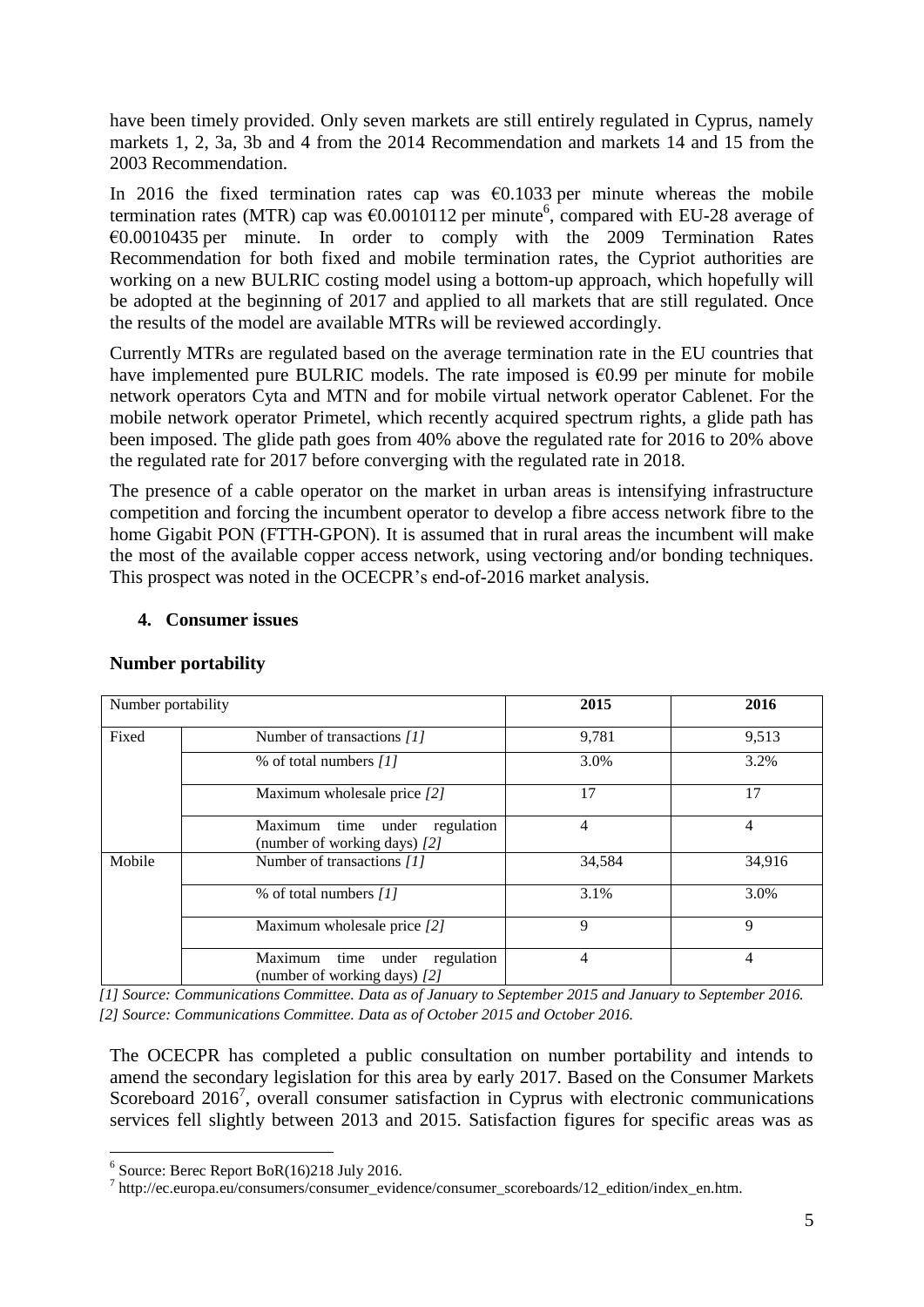follows: electronic products (-5.8%); TV subscription (-6.6%); internet provision (-4.8%); fixed telephony services (-1%); mobile telephony services (-3.5%).

During 2016, the NRA investigated problems reported by consumers over penalties related to the termination of contract. The Cyprus Consumers' Association, together with most operators, want to see the NRA perform more self-initiated investigations.

# **Bundles**

The OCECPR recently made available a web-based comparison tool, taking into account the need for more transparency and clarity in the pricing of bundles to make the market fully competitive. The total proportion of bundles in Cyprus is 56%, whereas in EU it reaches only  $50\%$ <sup>8</sup>. A bundle in Cyprus is most likely to include internet access (41% versus 40% in EU), followed by mobile telephony (33% versus 23% in EU), fixed telephony (27%, versus 32% in EU) and television (27%, the same as the EU average).

The uptake of internet and mobile in bundles confirms the fixed-mobile convergence trend in the electronic communications market. However, more recent figures from 2016 provided by OCECPR show that most subscriptions are currently bundle-based (85%). TV and content services are present in 47% of the bundles sold. This leads us to conclude that bundled services and TV content drive demand in broadband access services. Around 16% of bundles do not contain fixed telephony.

### **Transparency**

With complex products on the market such as double, triple and quadruple play, and traffic bundles allowing for specific data consumption, consumer perception of the transparency and clarity of contracts is increasingly important. In 2016 OCECPR made available for free on its website an application for the 'performance evaluation of broadband connection services<sup>9</sup>'. Like 86% of EU citizens, 92% of Cyprus consumers think it is essential to guarantee the same level of consumer protection, data protection and security when using over-the-top services. The vast majority of consumers (93%) also think the number portability is an essential issue.

The Eurobarometer survey shows that Cypriot consumers: can easily compare bundle offers (79%, significantly higher than the EU average of 69%); believe it is easier to monitor consumption of mobile (78%, EU average 69%) rather than of fixed contracts (62%, EU average 71%); are quite satisfied with the contract information they receive (81 %, EU average 68%).

### **Roaming**

<u>.</u>

From 30 April 2016, the Roaming Regulation (EU) No 531/2012, as amended in 2015, provided for a default reduced transition retail price ('Roam Like At Home+', or 'RLAH+'). The OCECPR can fine operators that do not comply with the Roaming Regulation. Besides imposing fines, the OCECPR also can prohibit offers which do not comply with the Regulation. So far, no regulated roaming services provided by Cypriot operators were found not to be in compliance with the current roaming rules. In the event of non-compliance, the OCECPR's first step would be to notify the relevant roaming supplier and to require that the instance of non-compliance be removed immediately.

<sup>8</sup> Source: Eurobarometer survey N°438 10/2015.

 $9^9$  2B2T, [http://2b2t.ocecpr.org.cy.](http://2b2t.ocecpr.org.cy/)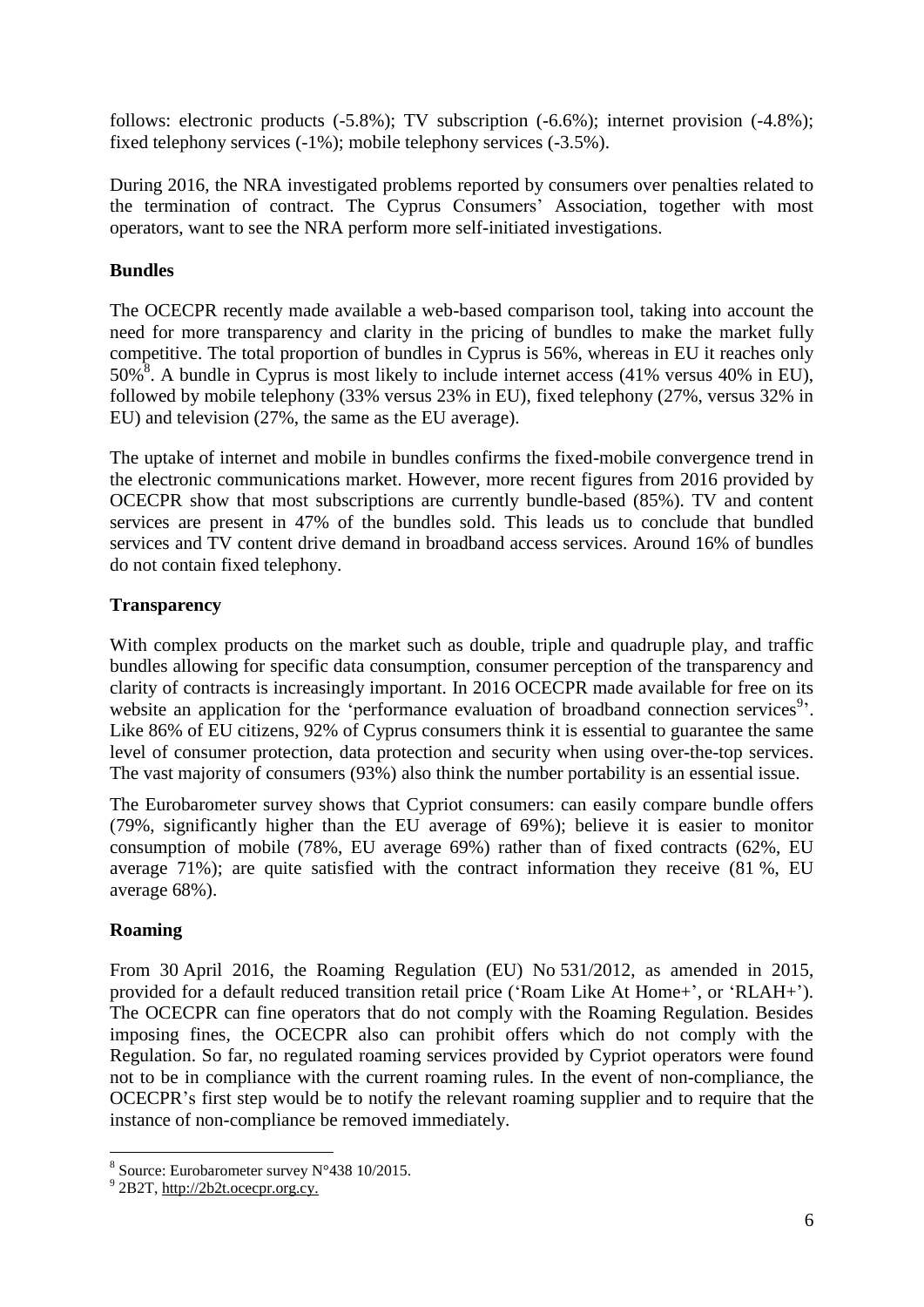On 26 April 2016 Cyprus notified the European Commission of an amendment to the first Annex to the Electronic Communications and Postal Services Law that lays down administrative fines for infringements of certain articles of Regulation (EU) No 531/2012 on roaming on public mobile communications networks within the Union<sup>10</sup>. Fines would be identical with those set out in Articles 3, 4,  $5(1)$ ,  $6e(1)$ ,  $(3)$  and  $(4)$ , 11 and 15 and up to a maximum of  $E170,000$ . These fines can be doubled for recurring offences and the OCECPR has the power to withdraw the general authorisation of the offending provider.

The average retail Eurotariff price for roaming is  $\epsilon$ 0.193 (EU average  $\epsilon$ 0.112) per minute of outgoing calls and  $\epsilon$ 0.050 per minute of incoming calls (EU average  $\epsilon$ 0.026). Alternative tariffs are cheaper for outgoing calls:  $\epsilon$ 0.061 per text message (EU average:  $\epsilon$ 0.048) and more expensive for incoming calls which are the highest in Europe and also above the price cap. For data in particular, prices went up significantly in the first quarter of 2016 ( $\epsilon$ 0.208 per MB) and are now very far above the EU average of  $60.047$  per MB<sup>11</sup>. On mobile termination rates the NRA has not recorded any measurable impact on the market, but it fears that there might be a negative impact when the implementing regulation on fair use and sustainability comes into force.

#### **Net neutrality**

Cyprus adopted a bill transposing the requirements on penalties in Regulation (EC) No 2015/2120 at the beginning of 2016 and notified these measures to the Commission on 26 April 2016, just before the deadline of 30 April 2016. In particular, the law lays down penalties for infringements of Articles 3, 4 and 5 of the Regulation. Maximum fines would be  $E170,000$  for any infringements of these articles. As in the rules on roaming, these fines can be doubled for recurring offences and the OCECPR can withdraw the general authorisation of the offending provider. Secondary legislation supporting the implementation of the transparency measures was published on 3 March 2017. The OCECPR has the necessary powers to monitor and enforce open internet provisions. There are no ongoing net neutrality investigations.

#### **Universal service**

1

The scope of the universal service is complete and includes access to fixed telephony, special retail packages to users with special needs or low incomes, electronic directories, directory services and free access to emergency number. Enquiry services are included in the scope of the universal service, as are electronic directories. Social tariffs are part of the universal service and are applicable to low income households and individuals with special needs. However, the financing mechanism has not yet been activated. There has been discussion about including basic broadband access as part of the universal service in Cyprus's current and prospective competitive environment. The OCECPR expects to revisit the issue when it drafts a suggestion following the assessment of the NGA network development in Cyprus at the end of 2017.

<sup>&</sup>lt;sup>10</sup> Regulation (EU) No 531/2012 of the European Parliament and of the Council of 13 June 2012 on roaming on public mobile communications networks within the Union (OJ L 172, 30.6.2012, p. 10) amended by Regulation (EU) 2015/2120 of the European Parliament and of the Council of 25 November 2015.

 $11$  International Roaming BEREC Benchmark Data Report October 2015 - March 2016 BoR(16)160.